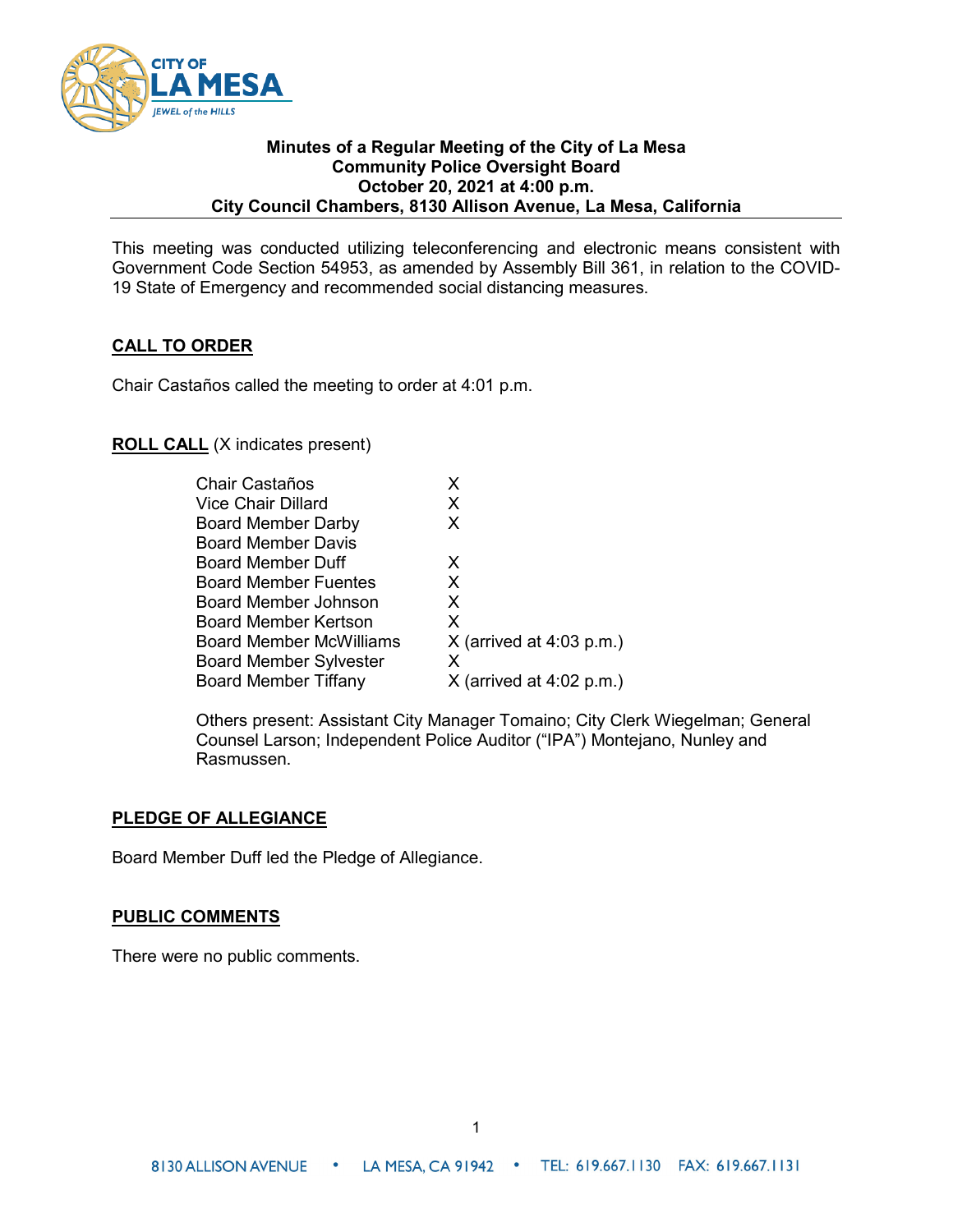# **CURRENT BUSINESS**

### **1. LA MESA POLICE DEPARTMENT UPDATES**

Chief Sweeney provided an update on the La Mesa Police Department's ("LMPD") new hires, promotions, and incentive pay. He addressed Board Member Sylvester's inquiry on the process of her daughter's traffic stop case.

Following Board questions and comments, no action was taken.

### **2. UPDATE FROM CPOB AD-HOC SUBCOMMITTEES ON ANNUAL REPORT**

The Policies, Operations, and Trainings Ad Hoc Subcommittee provided a progress update on their section of the CPOB's annual report.

The Emergency Operations and Communications Ad Hoc Subcommittee provided a progress update on their section of the CPOB's annual report.

The Community Policing and Outreach Programs Ad Hoc Subcommittee provided a progress update on their section of the CPOB's annual report.

The Hiring Practices/Promotions and Employee Wellness Programs Ad Hoc Subcommittee provided a progress update on their section of the CPOB's annual report.

Following Board questions and comments, no action was taken.

# **3. PRESENTATION FROM THE INDEPENDENT POLICE AUDITOR ON THE PEACE OFFICERS' BILL OF RIGHTS**

IPA Montejano provided a PowerPoint presentation on the Peace Officers' Bill of Rights, highlighting how it applies to the complaint process, internal investigations, and discipline of police officers. IPA Montejano explained the disciplinary process as it relates to the handling of alleged allegations and the actions taken upon an employee.

Board questions and comments ensued.

Andy Trimlett inquired on the number and types of LMPD complaints received that have led to investigations and the result of the findings.

Following Board questions and comments, no action was taken.

#### **4. PRESENTATION FROM LEGAL COUNSEL REGARDING POLICE REFORM BILLS SIGNED BY GOVERNOR NEWSOM**

General Counsel Chiappetti provided a PowerPoint presentation regarding the Police Reform Bill highlighting legislative updates on access to confidential information.

Following Board questions and comments, no action was taken.